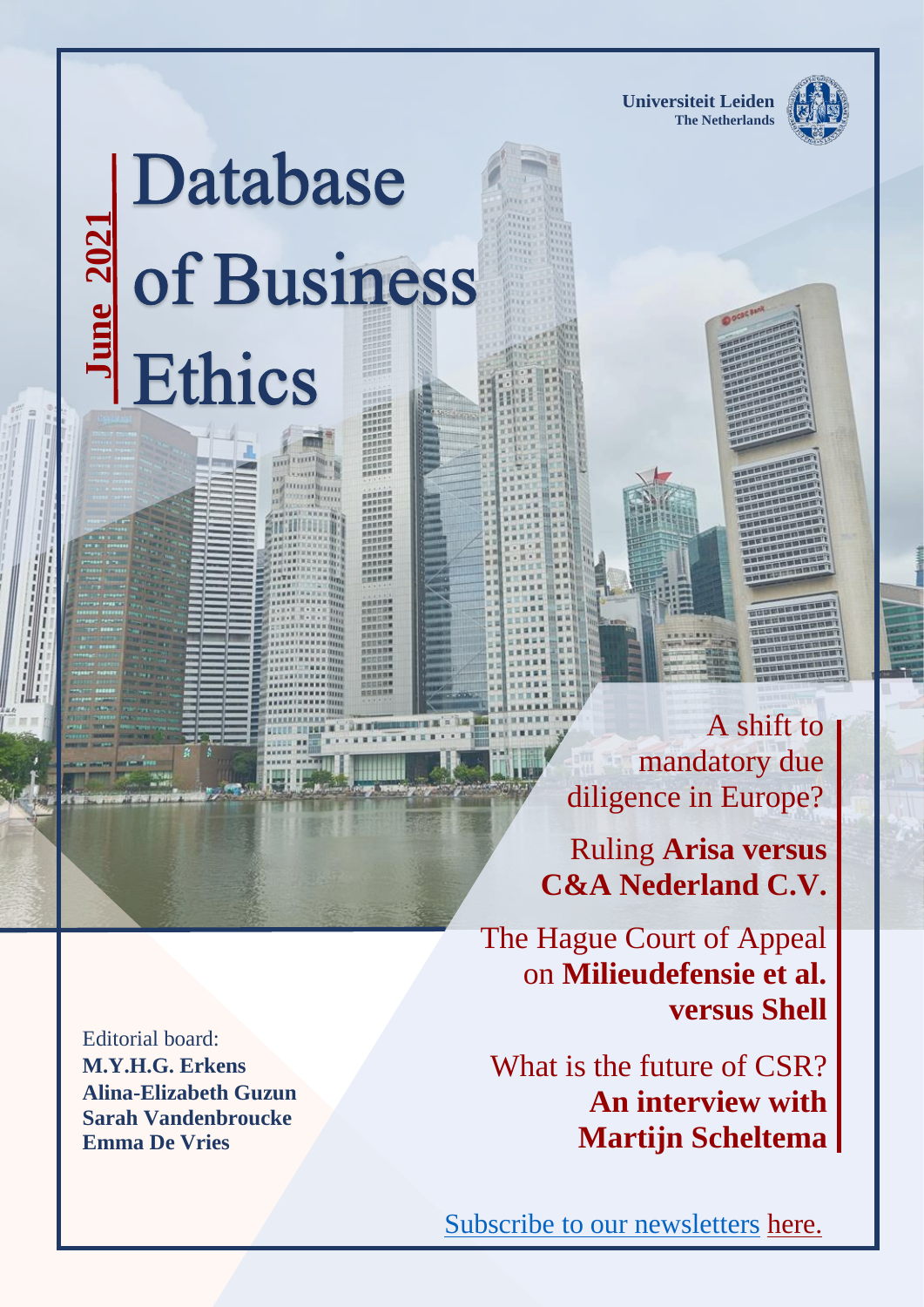1

#### **A shift to mandatory due diligence in Europe?**

 **The concept of corporate human rights due diligence has gained an increasing significance in the global arena since its first introduction by John Ruggie with the adoption of the [United Nations General](https://www.ohchr.org/documents/publications/guidingprinciplesbusinesshr_en.pdf)  [Principles on Business and Human Rights](https://www.ohchr.org/documents/publications/guidingprinciplesbusinesshr_en.pdf) in 2011.** Recently, it has gained the status of hard law in France [\(Law on the Corporate Duty of Vigilance](https://www.legifrance.gouv.fr/loda/id/JORFTEXT000034290626/) of 2017) and in the Netherlands [\(Child Labour Duty of Care Act](https://www.government.nl/documents/publications/2017/02/07/child-labour-duty-of-care) of 2019). Similar legislative proposals are currently being considered in Germany, Finland, Luxembourg, Denmark and Austria. Additionally, other "soft-steering" tools are developed by European governments to mainstream due diligence in practice. In the Netherlands for instance, sectoral collective agreements (called

covenants) are initiators of the due diligence process. Nearly 50% of companies in the garment sector have signed the "Agreement on [Sustainable Garment and](https://www.imvoconvenanten.nl/en/garments-textile)  [Textile"](https://www.imvoconvenanten.nl/en/garments-textile), placing their due diligence plans under the scrutiny of the Social and Economic Council. In exchange, they receive training and support on their

**STRAIGHT AHEAD** 



due diligence processes. This is a first step towards the adoption of a general law, allowing companies to upgrade their standards gradually. These recent developments are adopted in the spirit of increasing companies' accountability on unethical activities ongoing in their supply chains. Where due diligence obligations include sanctions for non-compliance, a shift is operated from a corporate *social* responsibility (CSR) to a legal *liability* of the buyer along their supply chains. The French law on the duty of vigilance best exemplifies this shift. Under this law, companies above the threshold of 5000 employees must establish a "vigilance plan" to identify risks in their supply chain and actively prevent them. Failure to do so may lead to penalty payments and civil liability actions. French courts are ultimately in charge of interpreting this unclear legislation, notably concerning its scope of application and the price of fines. **[Seven cases brought by NGOs](https://www.cambridge.org/core/blog/2020/01/24/all-eyes-on-france-french-vigilance-law-first-enforcement-cases-1-2-current-cases-and-trends/) are currently pending before commercial courts. Still at the birth phase, national policies on mandatory** 

> **due diligence have yet to reveal their effectiveness to prevent adverse human rights in multinationals' supply chains.** The increased interest to follow the due diligence pragmatic path in the steps of the UN and OECD is promising in promoting ethical supply chains.

**Now, all eyes are on the EU legislator to harmonize due diligence and create a necessary level playing field for all companies operating in Europe**. [A](https://www.db-business-ethics.org/images/newsletter/Newsletter-new-format/newsletter_dec_20.pdf)  [legislative proposal was submitted](https://www.db-business-ethics.org/images/newsletter/Newsletter-new-format/newsletter_dec_20.pdf) by Commissioner for Justice Didier Reynders in April 2020. If adopted, this law would constitute a big milestone in the promotion and regulation of business ethics. Despite a strong political willingness from most parties to adopt this Directive, many disagreements remain on its scope and enforcement mechanisms. On

10 March 2021, the European Parliament (EP) voted by a large majority in favor of a comprehensive [resolution introducing recommendations to the Commission on corporate due diligence.](https://www.europarl.europa.eu/doceo/document/TA-9-2021-0073_EN.html) It remains to be seen whether the Commission's legislative proposal will follow the EP's vision of a mandatory due diligence, comprising a broad scope covering all large undertakings regardless of their sector of activity, as well as some SME in high-risks sectors.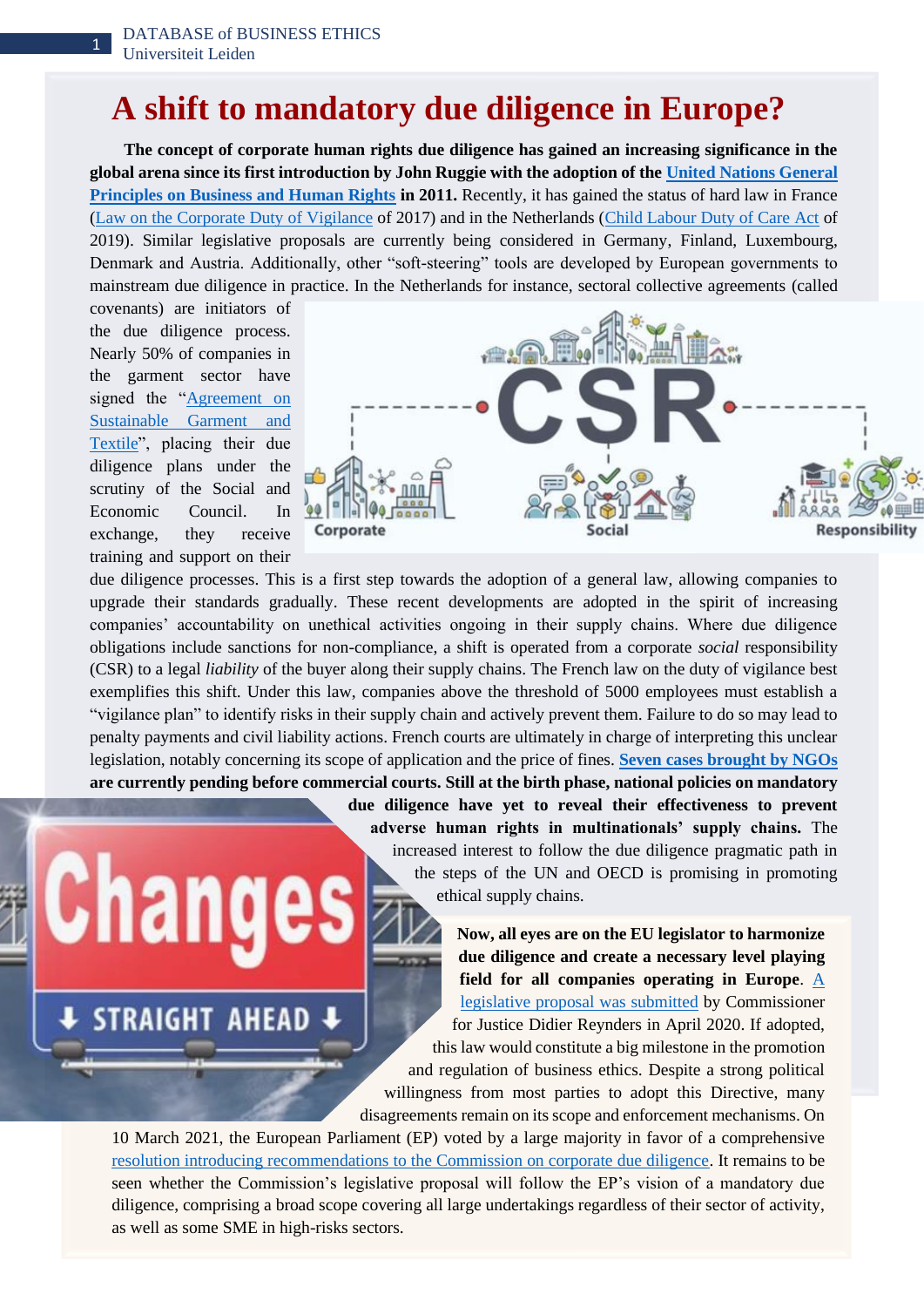2

\*With the cooperation of C.H.A. van Oostrum, Assistant Professor of Company Law at the University of Leiden

## **[Ruling Arisa versus](https://www.imvoconvenanten.nl/en/garments-textile/news/eerste-uitspraak-klacht) [C&A Nederland C.V.](https://www.imvoconvenanten.nl/en/garments-textile/news/eerste-uitspraak-klacht)**

 **December 9, 2020 the Complaints and Disputes Committee for the Dutch Agreement on Sustainable Garments and Textile has given a ruling in the Arisa vs C&A case.**

 The Textile Covenant is the only one of all Dutch covenants with an independent disputes and complaints committee. Not only the parties to the agreement themselves, but also third parties can turn to this committee if they have suffered damage due to a violation of the covenant caused or contributed to by an enterprise or another entity to which the enterprise is directly linked. In the case being discussed here, Arisa - a Dutch foundation that aims to support and strengthen the defence of human rights in South Asia in cooperation with local organizations - has complained to the committee about abuses of employees at a supplier of C&A in southern India, Cotton Blossom Private Ltd. in Tamil

Next step is whether Arisa's complaints are justified. Arisa is vindicated when she complains that C&A has provided her with insufficient information. Had C&A previously provided the requested information, the complaints procedure might not have been necessary at all. All other complaints about insufficient medical care, too few measures to prevent dengue, poor housing for migrant workers and a malfunctioning complaint mechanism at Cotton Blossom are declared unfounded because Arisa has insufficiently substantiated those

complaints. This shows how difficult it is to prove if



Nadu. Arisa is a member of the Textile Covenant, C&A is a party to that covenant. Arisa believes that employee rights at Cotton Blossom Private Ltd are being neglected and violated.

 The first thing to be determined is whether Arisa's complaint is admissible. Arisa may turn to the committee as a stakeholder, but is not allowed to act on behalf of the Indian organizations that have mandated her. These organizations wish to remain anonymous and the committee does not allow anonymous complaints.

and which abuses have taken place when the complainant has to act from a great distance and without officials supervising on the spot. Besides that, those who have suffered harm or the organizations acting on their behalf often fear reprisals and therefore refuse to disclose information or step forward.

 Does the complaints procedure yield nothing at all then? It certainly does: **C&A has taken a cooperative attitude in the procedure**, which is important for the future relationship with Arisa. For its part, the committee gives non-binding advice on how to tackle the addressed issues. What is also noteworthy is the fact that **C&A has now ended the relationship with Cotton Blossom, because the supplier has not complied with the agreements included in the supplier code belonging to C&A's Code of Conduct.** This is hopeful news in a newsletter belonging to the DBBE, a collection of codes of conduct from hundreds of multinational companies.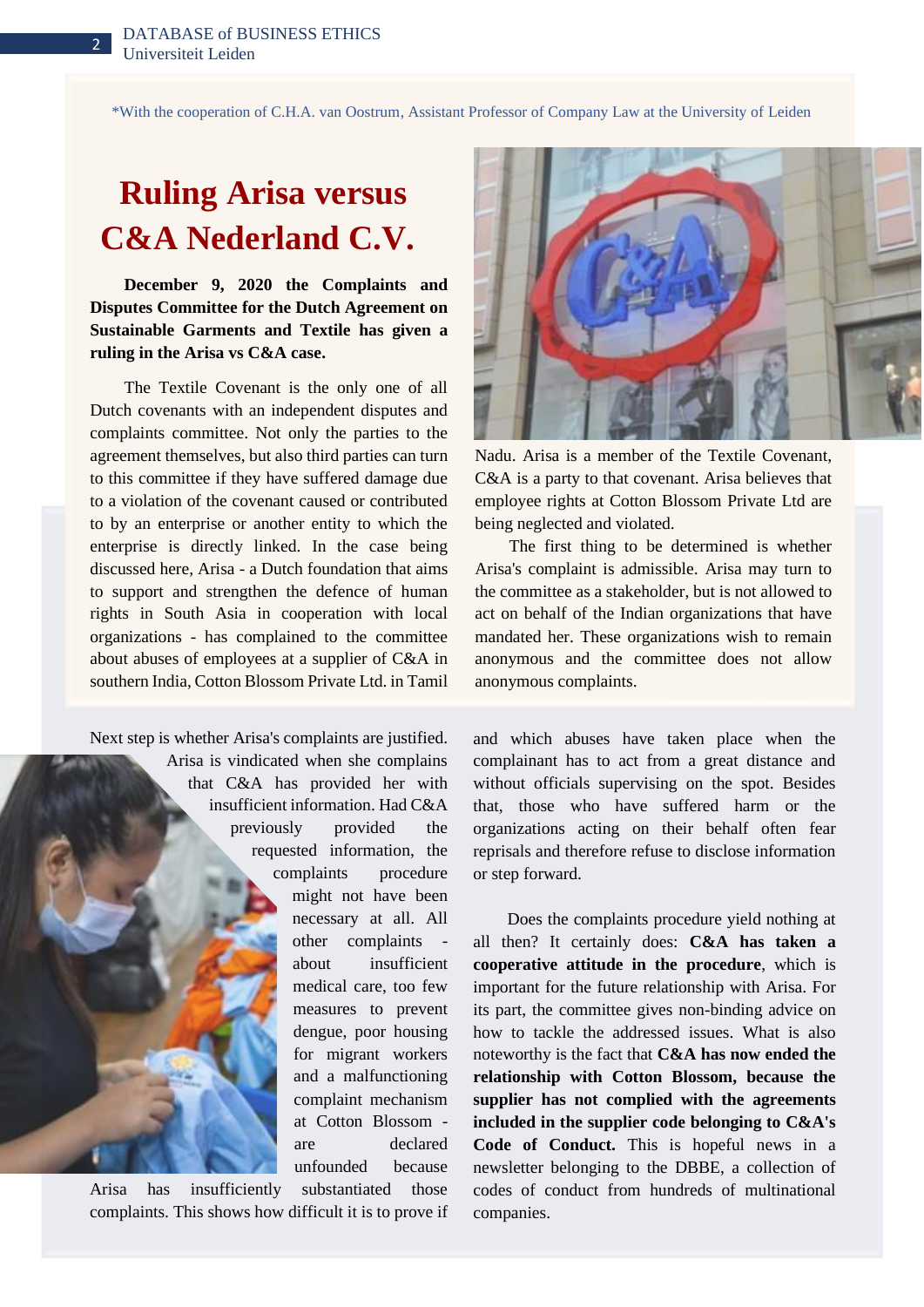# **The Hague Court of Appeal on Milieudefensie et al. versus Shell**

Sustainability-related lawsuits are occurring more frequently. The most recent example of this is the appeal case of Milieudefensie et al. versus the Shell concern about oil spills in the Niger Delta. **On January 29, 2021, the Court of Appeal of the Hague delivered its judgments. This ruling is in line with a trend whereby parent companies are held responsible and accountable for the actions of international subsidiaries.** This case is important for legal development because the Court has ruled that the parent company has a duty of care towards foreign claimants. It is the first case of its kind.

 Since 1958, the Shell concern has been extracting oil in Nigeria. Oil leaks occur annually from oil pipelines and oil installations. Such oil spills can be the result of defective and/or outdated equipment. Sabotage is also recognised as a cause for leakage, whereby inadequate security measures can play a role. In the period 2004- 2007, there were oil spills in the Nigerian villages of Oruma, Goi and Ikot Ada Udo. This leakage caused damage to local fish farmers.

 The claims of Milieudefensie et al. are based on three groups of unlawful acts, namely unlawful acts related to (1) the occurrence of a leak, (2) Shell's response

The Court ruled with regard to the occurrence of the oil spills that SPDC was liable for the damage suffered



in the villages of Oruma and Goi. According to the Court, Shell has not established 'beyond reasonable doubt' that sabotage caused the damage. However, RDS is not liable according to the Court. The subsidiary SPDC did not act negligently or unreasonably, so it could not be assumed that RDS had breached its duty of care. As to Shell's response to the leaks, the court ruled that RDS did have a duty of care to the claimants. Concerning the oil spills at the oil well in Ikot Ada Udo, the court gave an interim judgment.



to a leak once it has occurred and (3) its remediation. All claims have been brought against Royal Dutch Shell (RDS) and its Nigerian daughter Shell Petroleum Development Company (SPDC). The claims against the parent company are based on negligence/breach of a duty of care for its own acts or omissions towards third parties affected by the acts or omissions of its subsidiary.

The Court ruled that the spills that occurred there were due to sabotage. The Court of Appeal did not rule on the question of whether Shell was liable for damage arising here. The Court wanted clarity as to whether the contamination still needed to be cleaned up and to what extent the contamination had spread. This case will continue.

 **This judgment was seen as a victory for Milieudefensie et al., and rightly so. However, lawsuits pursued by interest groups do not always have to be won to have a significant effect. Research suggests that strategically placed lawsuits can negatively impact the stock value of the company being litigated against.** Additionally, companies are forced by legal procedures to accurately describe and disclose their modus operandi. By itself this may have a disciplining effect on companies and advance awareness of the impact companies can have on society and the environment.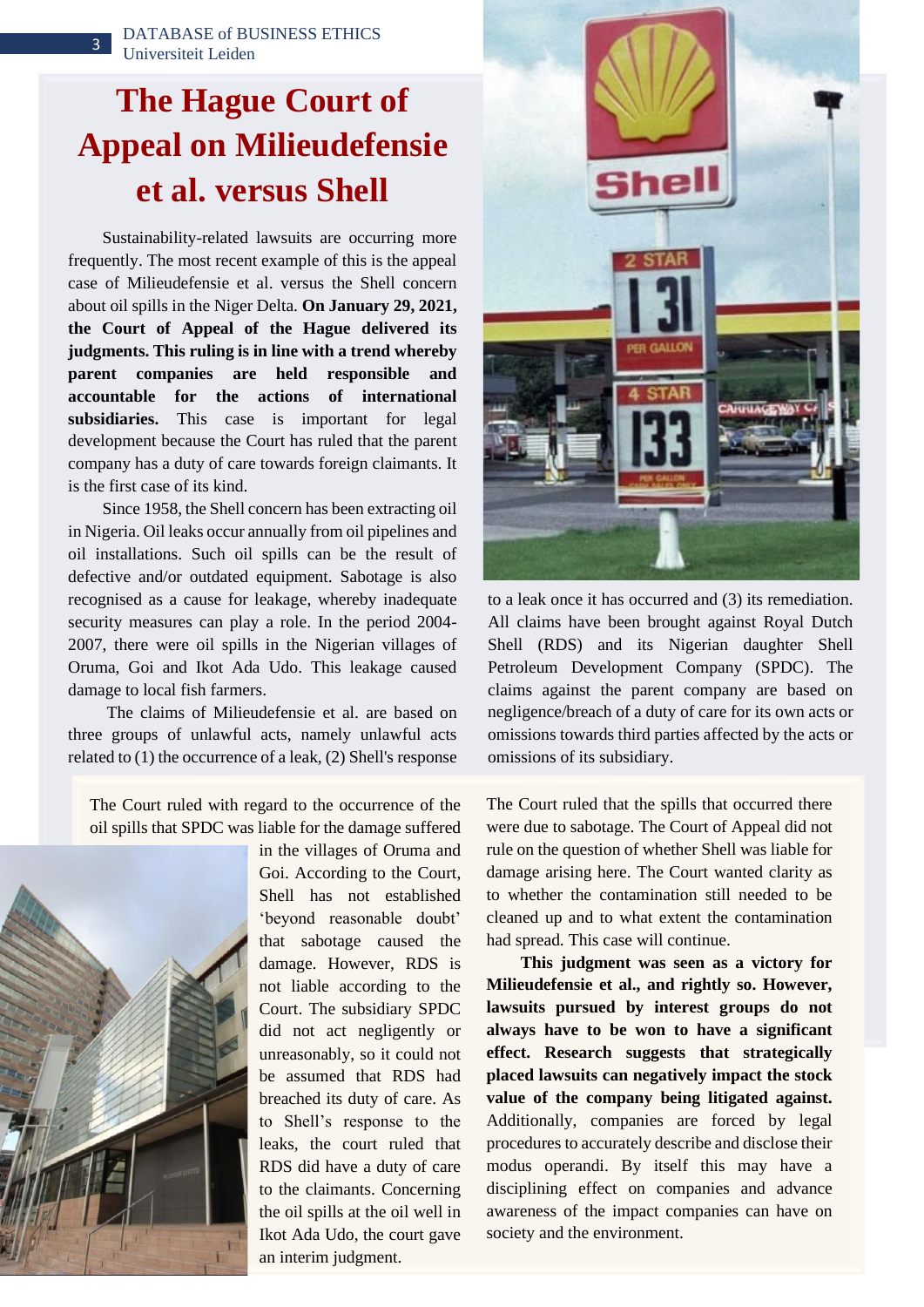4

## **What is the future of CSR? An interview with Martijn Scheltema**

To celebrate the success achieved in the sphere of Corporate Social Responsibility we asked the Chair of the Business Human Rights committee, Martijn Scheltema, to share some thought on the activity and future of the committee.



**Scheltema:** The committee decides on issues regarding compliance of business signatories to the IRBC agreement in the Textile sector with the agreement and especially whether the preform proper human rights due diligence (as also included in the OECD Guidelines for Multinational Enterprises and supporting guidance in de garment and footwear sector). It has jurisdiction over disputes lodged by the agreements secretariat which monitors signatories compliance and over complaints filed by external stakeholders as well as disputes within the steering committee of the agreement which cannot be resolved within this committee. **Question: How many disputes and complaints has the committee received so far and what types of labour issues does it deal with on a regular basis? Scheltema:** The committee has decided on two disputes and two complaints and has, so far, not dealt with any unresolved dispute in the steering committee. All decisions are published in Dutch and English on its website. The disputes dealt with companies who desired to terminate their involvement in the agreement (although one, after the decision, decide to stay) and the complaints dealt with worker issues.

**Question: What is the reaction of the stakeholders to disputes/complaints? Do they believe that the committee can bring a change/relief? Scheltema:** The responses of the stakeholders vary. As far as their claim is honored, they appreciate this. Furthermore, some of them feel it is unclear what can be expected in this proceedings. To address this issue the committee is preparing a guiding

document with its procedural rules to clarify what can and cannot be expected. The committee can bring relief, but what is sufficient in the eyes of the beholder can obviously be disputed.

#### **Question: What is your opinion on the future of the committee?**

**Scheltema:** I feel the committee has a role in the next IRBC agreement in the Garment sector (the current one expires on 31 December this year). However, it would be good to enhance accessibility, for example but exploring how it may function as an escalation mechanism from local (dialogue based) mechanisms.

Martijn Scheltema is professor at Erasmus University Rotterdam and researches business human rights and climate change related issues. He has advised the Dutch State Department on legislative options in the business human rights arena. He is partner of Pels Rijcken and member of the Dutch Supreme Court Bar since 1997. He has specialized in business and human rights issues. He has been involved in the Srebrenica, SNS expropriation, Urgenda and Shell Kiobel cases. He chairs the business and human rights practice group of his firm and the independent binding dispute resolution mechanism of the Dutch Responsible Business Conduct agreement in the Textile sector.